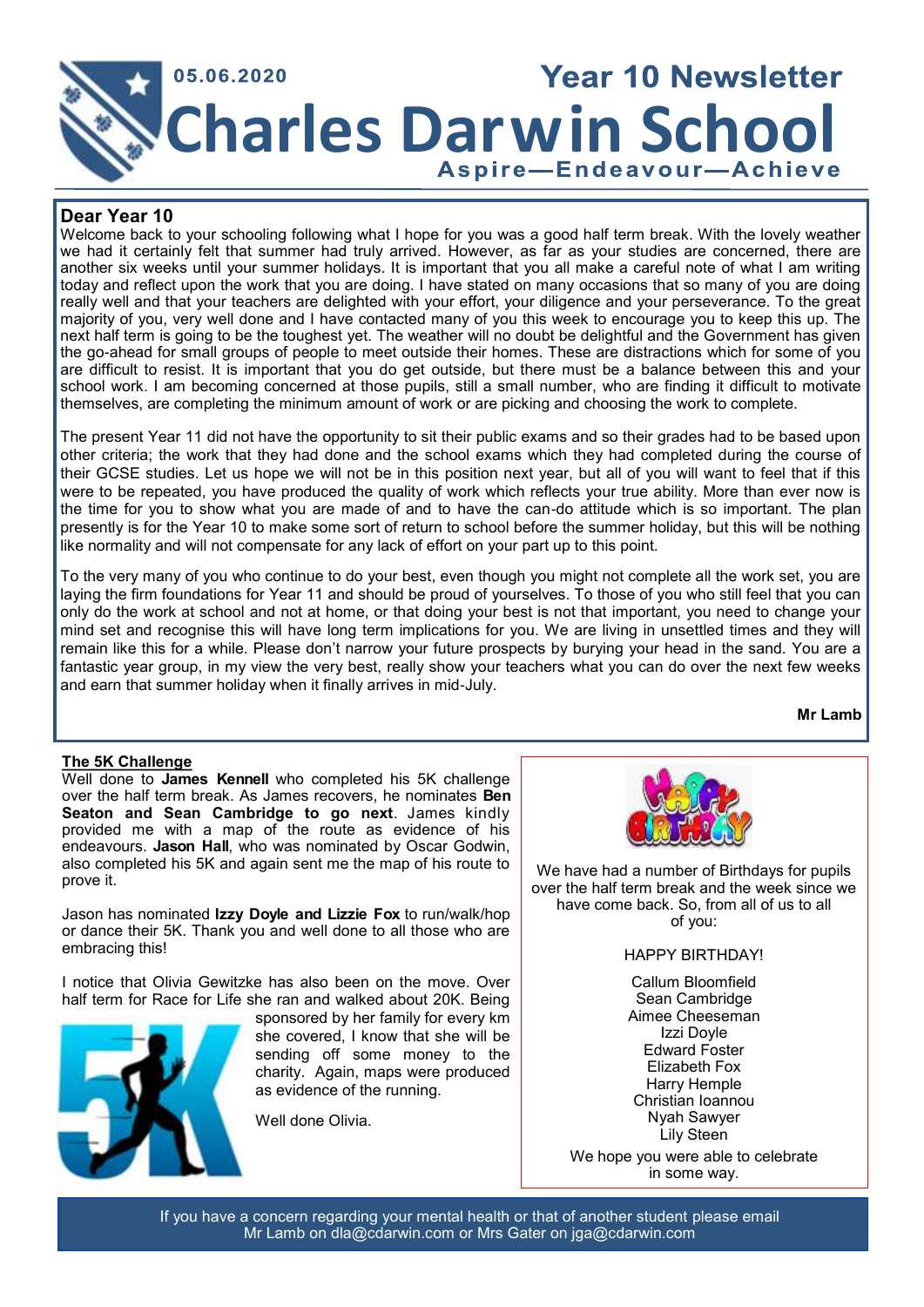# **Issue number: 9 Year 10 Newsletter 05.06.2020**

# **The importance of understanding Mental Health**

Ms Sampson recommended that we share this BBC Prince William documentary which is about mental health, in particular for young males. This is an issue which young men still find extremely difficult to talk about, with the result that they can often leave it too late before seeking any assistance. This documentary shows how Prince William uses the world of football to promote his concerns and to get young men to talk about this issue. There are some very touching scenes in the program and I would urge all of you to try to put some time aside to watch it. Highly recommended. Thank you Ms Sampson for bringing it to our attention.

<https://www.bbc.co.uk/iplayer/episode/m000jkbr/football-prince-william-and-our-mental-health>

# **Year 11 Prefects**

As you are aware, once you enter Year 11 you become the oldest pupils in the school wearing the Charles Darwin uniform. You automatically become the role models of the younger years, they look up to you (often subconsciously) and see the way that you conduct yourselves as being the most appropriate way for them to do the same. That means that Year 11 is a year of great responsibility. It is also a year of many challenges and also many opportunities. One significant opportunity is to become a School Prefect. This is not a position based upon academic ability or exam results, but rather on commitment and loyalty to the school, a willingness to give something back and also to be that role model I mentioned, not just to the younger years, but to your peers as well. I would like as many of you as possible to apply for this post. It might be that you don't all get to wear that prefect badge, but we are lucky to have so many good pupils to choose from and I would urge you to apply for this prestigious responsibility.

Attached to this Newsletter is an application form, which needs to be completed and sent back to me [dla@cdarwin.com](mailto:dla@cdarwin.com) by **Monday 15th June**. I will then consider the most appropriate way forward to try to interview those applicants.

There is a mention in the Shout Outs for some of those pupils who have continued to work on their Duke of Edinburgh Award Scheme. Many of you signed up for this and I do hope that you keep going and continue with the enthusiasm and commitment with which you started. It is such a worthwhile and valued award to achieve.

#### **Mr Archer and the Media Department**

Historic England recently asked the public to send in their photos of life during lockdown as a way of recording the collective experience of these extraordinary times.

Now the Media Department is asking our media students to develop their photography skills and do the same thing, recording for posterity what it has been like to live through this period of lockdown. Lessons for the next few weeks will ask you to take a series of different type of photos to build up your 'Lockdown Photo Portfolio'.

Both video tutorials and print materials providing tips on how to do this will be presented via both Show My Homework and Teams throughout this period. So please keep an eye on this, send them to me and Media teachers (and Mr Lamb who would also love to see them) who will select the best ones to publish. Please do make sure you have permission to take your planned photos, especially from any people you want to include in the shot.

#### **Mr Archer**

# **GCSE Product Design (Design Technology) Pupils**

Your coursework worth half your grade has started – read the instructions on Show My Homework very carefully and get to it! Log into your Office365/ONEDRIVE and click on the SHARED tab. There you will see your coursework file and instructions. Email rbr@cdarwin.com if you can't log into your ONEDRIVE and we will make a home call to those who can't do this from next week. Good luck and get going! Mr Baker.

### **A message to all of you taking GCSE PE**

Year 10 GCSE PE Teams catch up/lesson - If you take GCSE PE as an option (both Mr Bidwell's and Ms Dobney's class) please can you be on Teams for a catch up/first online lesson on **Tuesday 9th June at 10:00am**. We have set up a new GCSE PE Team which you have all been added to – please check this before Tuesday to check you can access the team. Make sure you log on just before 10:00am on Tuesday where there will be instructions on how to join the lesson. Look forward to it…. Thank you – Ms Dobney and Mr Bidwell.

#### **Some messages from the English Department regarding on-line lessons**

From the 8th June onwards (though some have started already), there will be live lessons on Teams for Year 10. The aim is to do one Literature and one Language lesson a week - these will be in normal English timetabled slots but you must check for times in Teams and for information about them on SMHW.



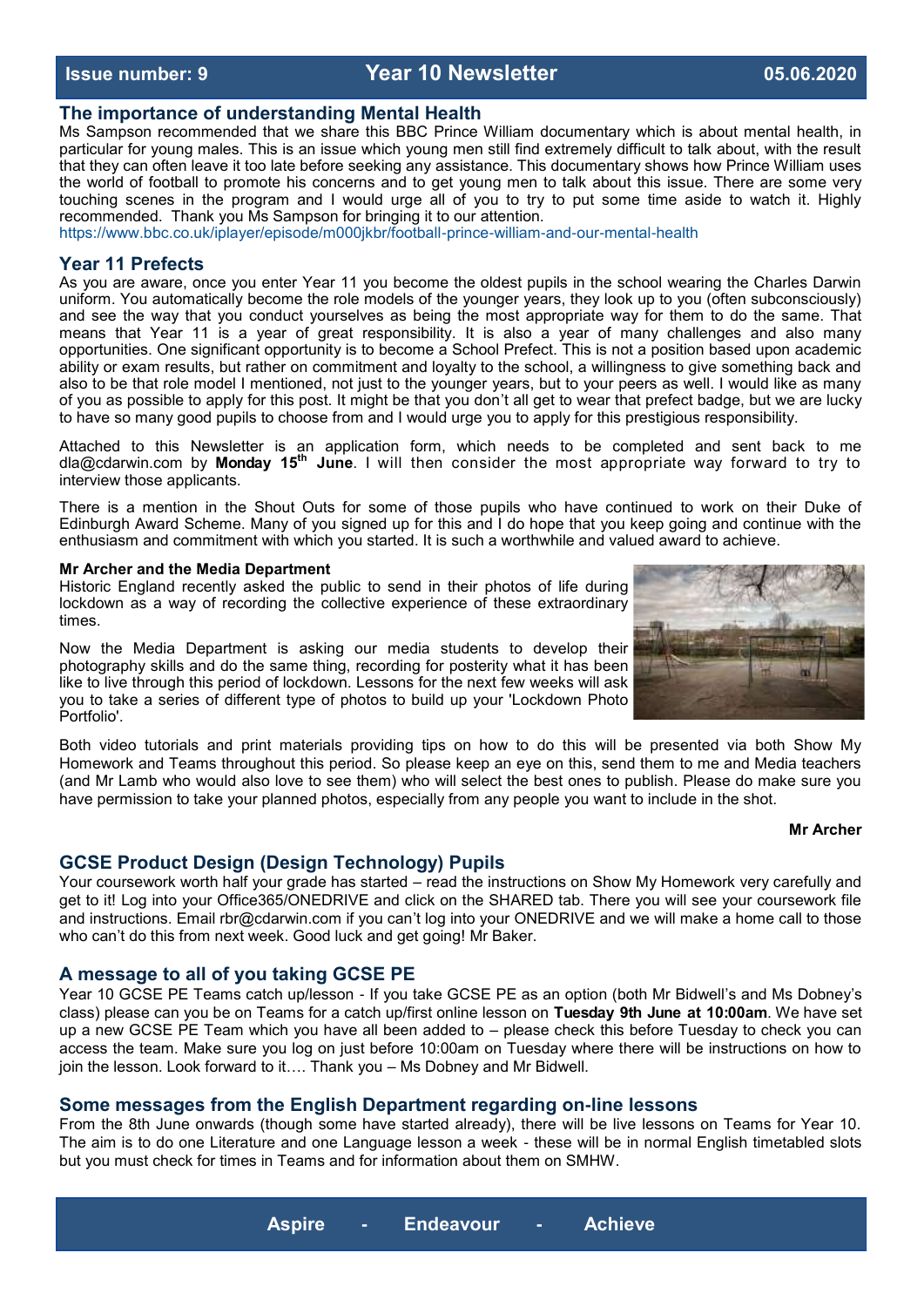**Issue number: 9 Year 10 Newsletter 05.06.2020**

Mrs Garner has had a lesson this week with **10X2** and there were about 12 students present including **Kelsey King**, **Tobi Abiodun, Connor Dill** and others. It went well and we have scheduled our next live lesson for next Thursday 11th June at 2pm - it is posted on SMHW and scheduled in Teams calendar.

Mrs Mote has a similar message with her English class **10XEn4** having an online English lesson scheduled for next Wednesday at 1:30pm. Mrs Mote is very much looking forward to speaking with you and hopes that as many as possible will be taking part.

### **A book for Curious Learners**

You have had two recommendations so far (Sapiens, which is the brilliant history of the human race and Prisoners of Geography which explains the world you live in today) from me since we started looking at the topic of curious learners. I would like to recommend the book of 'Gutsy Women' this week. 'Written' by Hillary and Chelsea Clinton (don't let this put you off) it is a delightful book of courage and resilience. With chapters which include 'explorers and inventors', 'elected leaders' and 'ground breakers' it takes a look at countless women who have made a real difference to the world. Some you will have heard of Rosa Parkes and Marie Curie whilst others have a light shone upon them for the first time. It is a remarkable, readable book. Do take the time to check it out.



# **MR LAMB'S SHOUT OUT'S**

Although not even a full week into the school term, there are already a number of pupils who have impressed their teachers. Well done to all of you. There are some outstanding pieces of art at the end of this which are well worth viewing.

We start the shout outs this week from Mr Nunn who was really pleased with those who attended his online lesson (and he has two more booked for next week: Monday at 1pm and Thursday at 10am). These were the stand out pupils:

**Caitlin Chambers** - worked really hard during the lesson.

**Amadeus Addotey** - answered so many questions and was the driving force behind lesson progress

**Emily Alexander** - worked really hard during the lesson.

**Amber Boswell** - not afraid to voice ideas and further discussions.

**Tiffani Edwards** - completed all notes and work.

**Michaela Bell, Izzy Doyle, Leila Lagder** and **Billy Seddon** – have pleased Mr Goss as they consistently complete the work that is asked of them. Well done to the four of you!

**Chloe Dillaway** - has a mention from Ms Zysemil for 'getting back on track with your work. I'm really impressed you've made a good start on your Whitechapel project, please keep this up, I know you'll enjoy it.' This is great to read Chloe. Well done.

**Amy Glossop, Andrew Handley, Elley Hollman, Ria Peters, Jodie Shillito, Lily Steen, Jake Stirrat, Jack Woods** and **Sam Woods** – all get a mention from Mrs Ruth as they have 'completed all their work to a high standard, met all deadlines and become great online learners, illustrating their ability to work independently and stay motivated. Well done. Keep up the great work.' Mrs Ruth is clearly impressed with you all.

Mrs Rees wants a mention for her **Year 10 Dance** class who are busy researching to start choreographing a solo or group dance from home. 'The research and thought behind many of the ideas has been so good to see under the current circumstances – I'm really proud of them' writes a smiling Mrs Rees.

**Billy Seddon** and **Sam Woods** – both have another mention, this time for Computer Science. 'They have put an enormous amount of effort into researching the laws and legislation that protects us when using data and computers in general. They have also given me a brilliant insight into their thoughts on The Future of Artificial Intelligence' writes a happy Mr Simpson.

**Kelsey King** and **Erika Jimenez** – continue to produce outstanding work for Mr Lamb with their History. Both are trying so hard.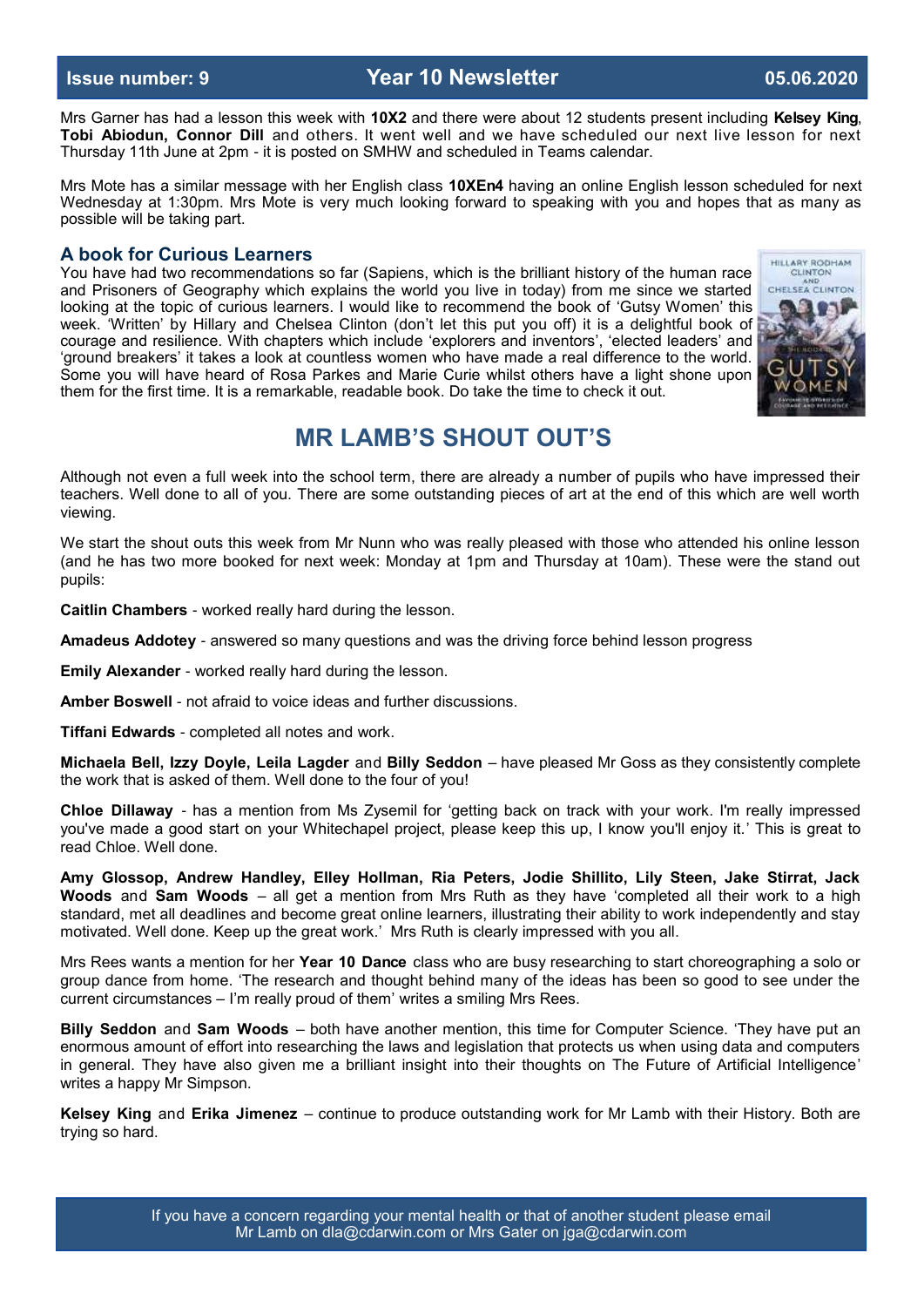**Sydney Codali** – has also been handing in some encouraging History work to Mr Lamb and will I am sure keep it up.

**Emma Spear, Charlie Payne, Tiffani and Lauren Edwards** and **Lauren Ware** – are clearly doing well with their Science and Ms Sampson is pleased with the excellent work effort that you have all been putting into your work.

**Yasmin Cazalet-Smith** – has delighted Ms Bailey with the manner in which she has been completing her Science work. Hardly has it been uploaded and Yasmin is pouncing on the work. Fantastic!

**Morgan Cookman** – also has a mention from Ms Bailey. Morgan was the first of the class to complete the work this week, and all of it was accurate. It was clear he had put a lot of effort into it.

**Lakeisha Richards** – has a mention from Ms Abbotts in Dance for 'being an absolute superstar for me, keeping up to date with all work, uploading things to assignments before the due date, making it much easier for me to mark and provide her with feedback. Keep it going!' This is lovely to read Lakeisha.

**Mr Lamb's History class (10D1)** continue to produce the goods. It was good to get some pleasing work from **Jasiah Anderson-Rhigg, Sean Cambridge** and **Amelie Morbey** this week. But as a class overall you are an absolute pleasure to be 'teaching'. Do keep it up!

**Tobi Abiodun, Dylan Brocklehurst, Holly Doyle, Zak Drummond, Evie Dyer, Erika Jimenz, Kelsey King, Sophie Richardson** and **George Sheldrick** – Mrs Holloway wants all these students mentioned for working hard on their Romeo & Juliet topic.

**Melissa Hewitt** - has a mention from Mr Brown as she has consistently achieved high grades in her Maths work since lockdown began. Well done Melissa and do keep it up!

**Hayden Eaton** – Hayden has written a very good speech for his speaking and listening assessment. Mrs Mote says that his argument was very convincing and coherent. It is really good to see your name appearing here Hayden. Keep it up.

**Millie Richardson** – has a mention from Dr. Piercy having made some really good notes on the Earth's resources.

**Ben Sarll and Tallulah Botton** – also have a mention from Dr. Piercy as they did brilliantly in their quiz on using the Earth's resources.

**Scarlet Smith-Lee** – the final mention from Dr. Peircy is for Scarlet for her excellent quiz result. You are doing really well at the moment Scarlet. Keep it up!

**Izzy Franklin, Emma Spear, Nanci Powley, Amy Glossop** and **Max Wotton** all have a mention from Ms Dobney for continuing to send some fantastic GCSE PE work.

We are only the first week in and Mrs Pitt says that already the following have impressed her: All of **10x1 who**  participated and were so cooperative during our first live Teams lessons this week - especially those of you who guided me when technology got the better of me! You know who you are…

Big thanks to the following students who read parts from the Romeo and Juliet scene we were analysing during Teams: **Lucy Rooney, Grace O'Rourke, Andrew Handley** - not easy to do live online!

Fantastic effort from **Lily Ash** and **Andrew Handley** who sent their PETAL paragraphs to me after the Teams lessons (even though it's not due in for a couple of days yet). Well done!

**Ellie Stanmore** and **Maddie Clements** - well done for keeping in touch and updating me with how you're getting on.

**Leon Hickman** – has produced some terrific Art work and you can view his tea portrait below. It is so impressive Leon.

**Lilly Steen** - has also produced a stunning piece of Art. Below is her coffee art portrait of Boris Johnson. It is a great piece of work Lilly.

**Caitlin Joseph** – also has a wonderful piece of art which has been included below. Well done Caitlin.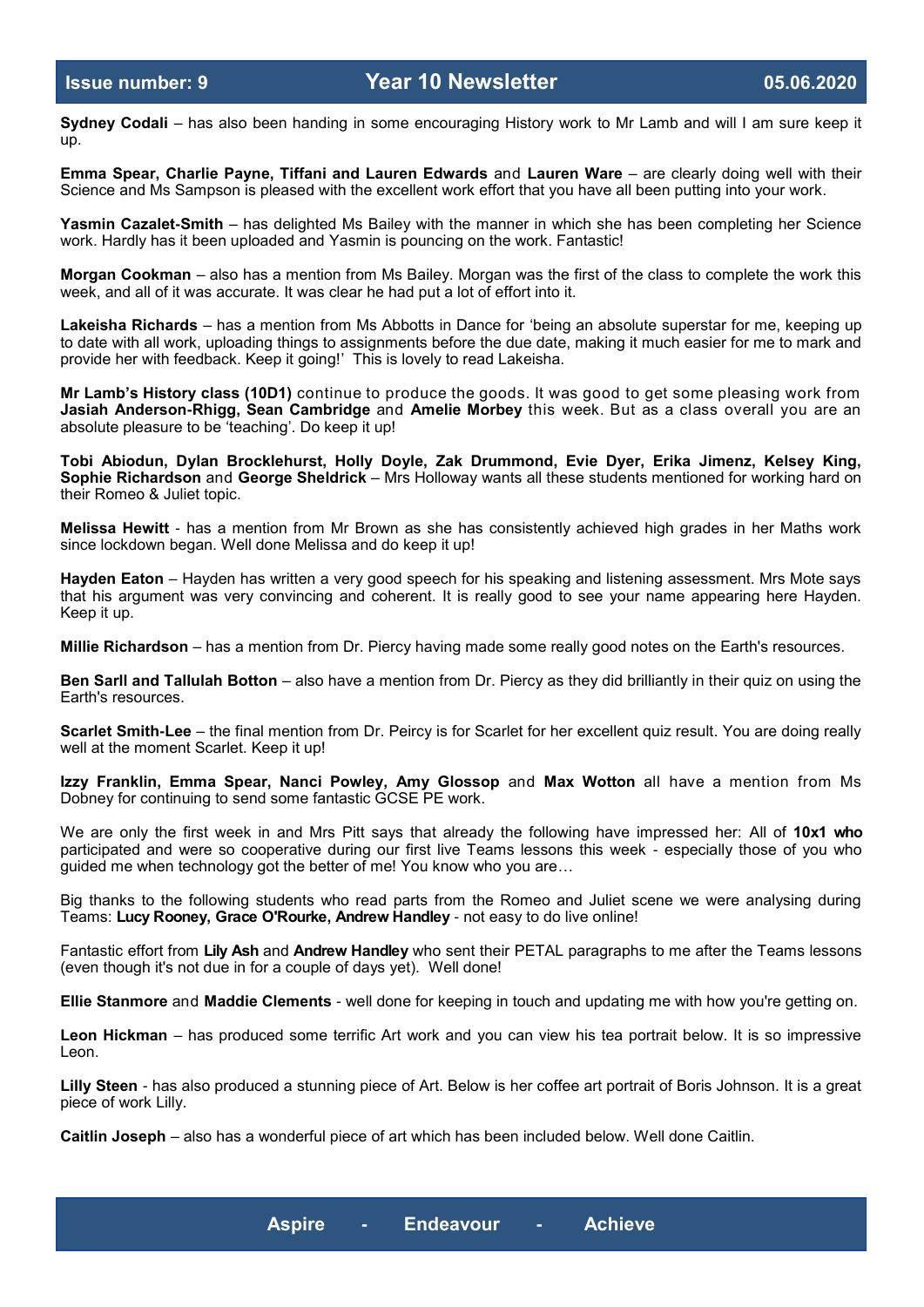# **Issue number: 9 Year 10 Newsletter 05.06.2020**

**Emily Turnham, Oscar Godwin, Cyrus Goedhals, Ellis Holman, Megan Lewis, Ben Norsworthy, Grace O'Rourke** and **Michael Lee Rhodes** - Ms Zysemil and Mr Culver want to say congratulations to all of you for continuing to work towards your Duke of Edinburgh and recording your progress. Make sure you keep going with this and that the very many of you who signed up to do the DoE continue with the enthusiasm and commitment with which you started.

**Callum Bloomfield, Isabel Doyle, Yasmin Cazalet Smitm, Amber Boswell, Jake Sinclair, Elizabeth Fox, Leila Lagder, Lakeisha Richards, Nancy Mae Powley, Tiffani Edwards** – these pupils have the highest scores for PIXL engagement with their Maths. Callum is still ahead, closely followed by Isabel and then Yasmin.



Amelie Morbey - Textiles repeat patterns

Shakira Bah

Olivia Gewitzke



**Tiffani Edwards** 





Evie Dyer









If you have a concern regarding your mental health or that of another student please email Mr Lamb on dla@cdarwin.com or Mrs Gater on jga@cdarwin.com